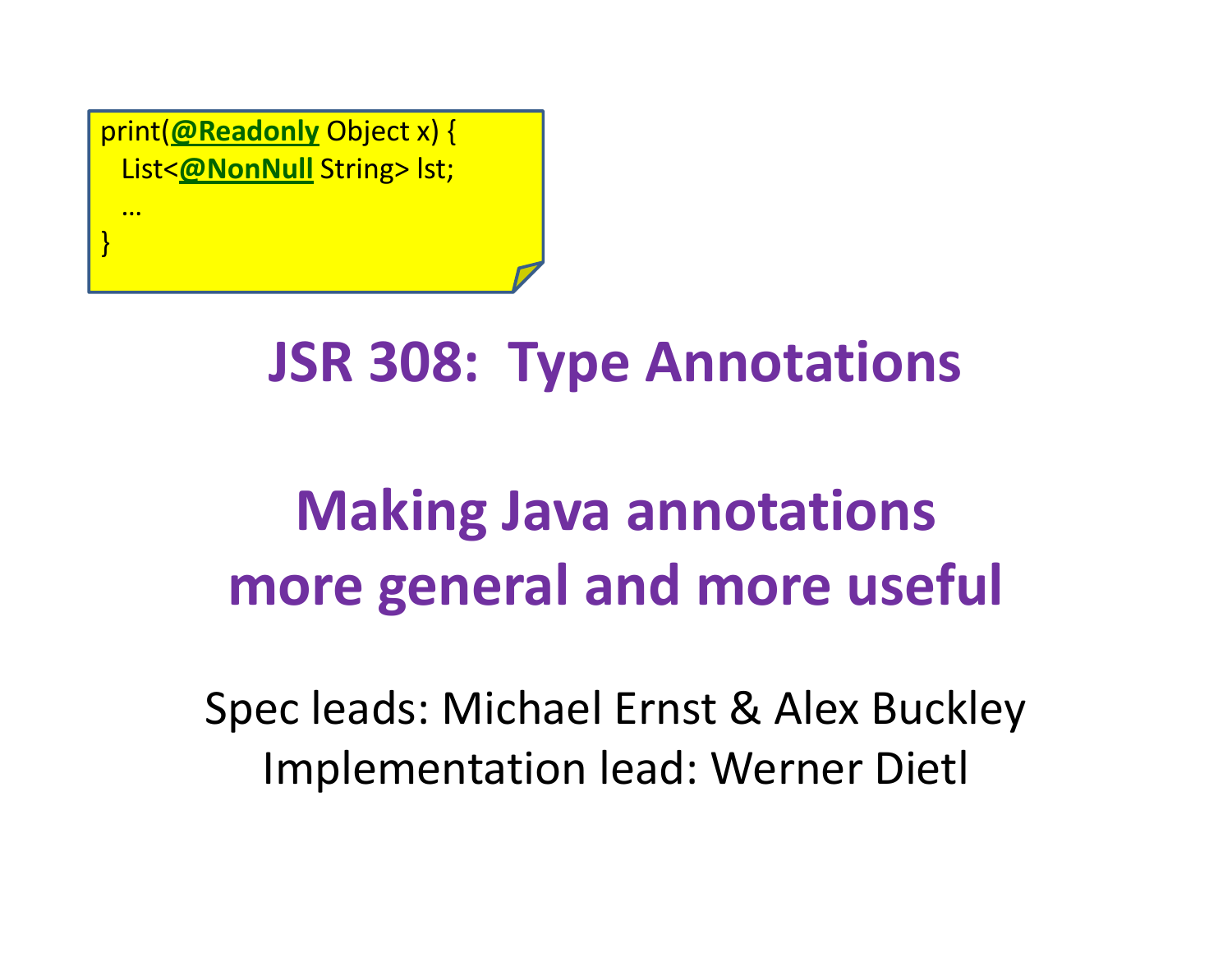### **Java 7: declaration annotations**

**@Deprecated**

**public class Date {**

**@Override**

**int compareTo(Date other) { ... }**

**...}**

**...**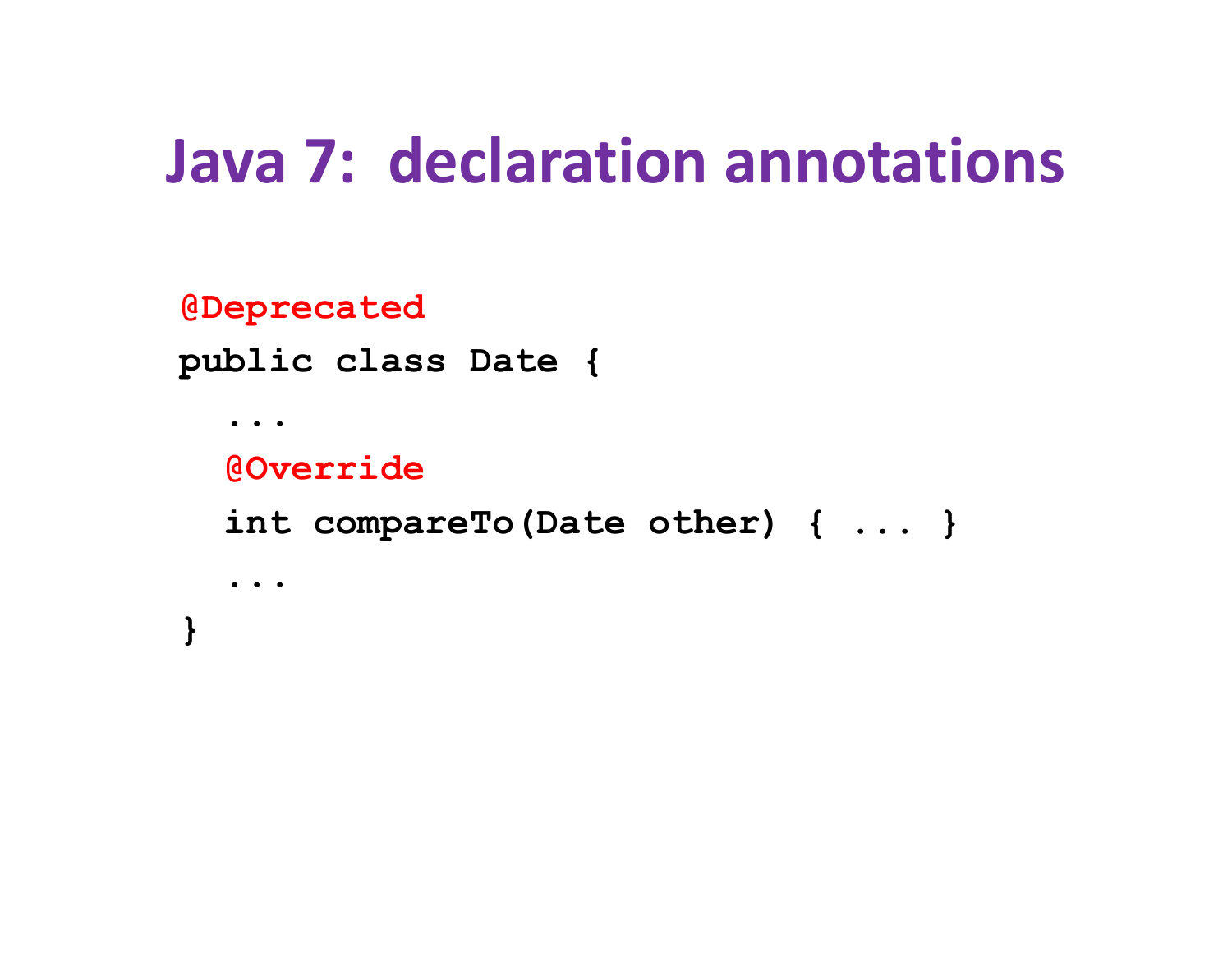#### **Type annotations**

**JSR 308** permits annotating any use of a type

**@Untainted String query;**

**List<@NonNull String> strings;**

**myGraph = (@Immutable Graph) tmpGraph;**

**class UnmodifiableList<T>**

**implements @Readonly List<@Readonly T> {}**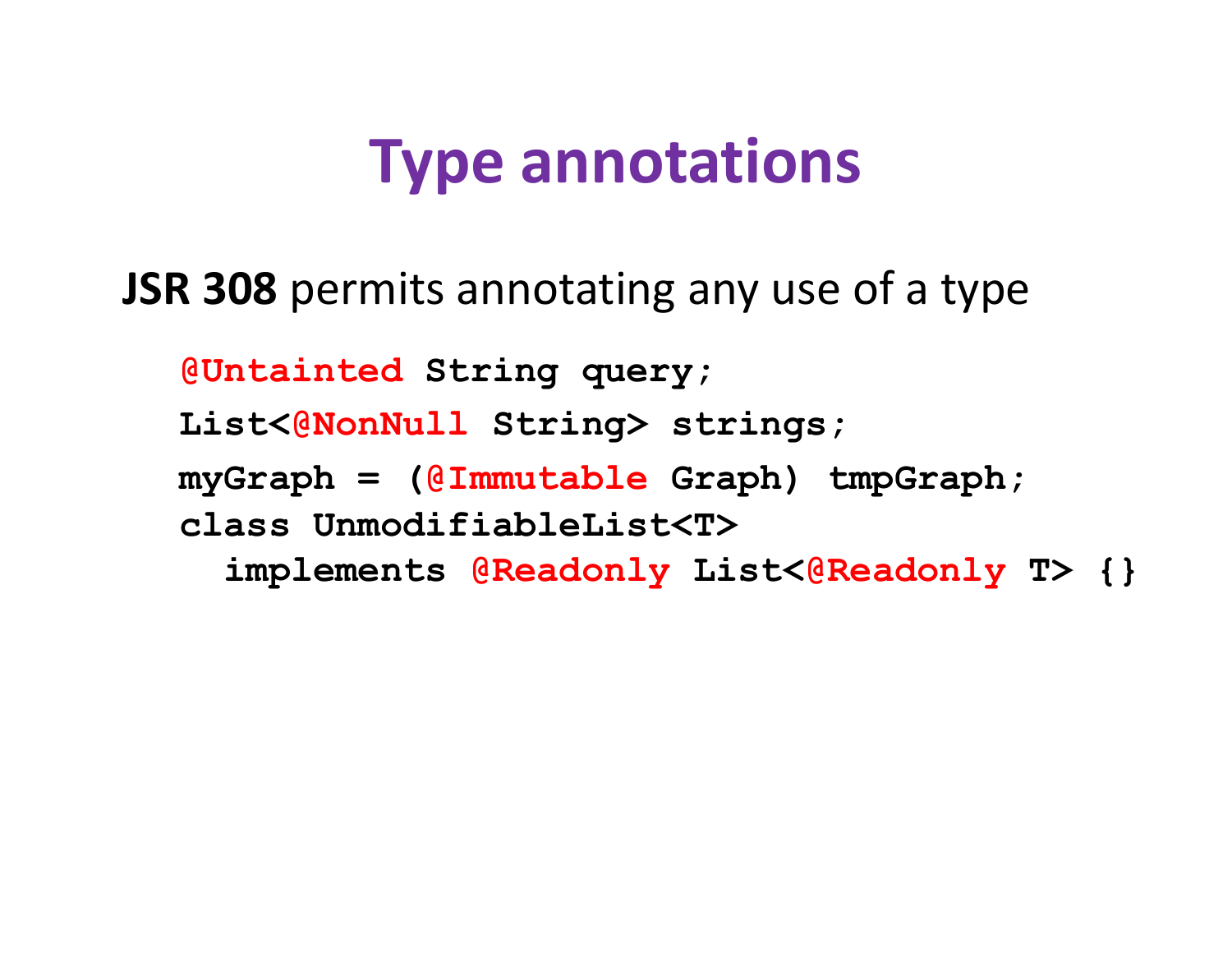#### **Syntax vs. semantics**

- JSR 308 specifies syntax but not semantics
	- –- No change to Java compile-time, load-time, or runtime semantics
- Motivation: type qualifiers and pluggable typechecking
	- – $-$  Prevent/detect errors, improve code quality
- Semantics: An annotation processor (compiler plug-in) can handle type annotations
	- – $-$  Detect run-time errors at compile time
	- –Compiler issues additional errors/warnings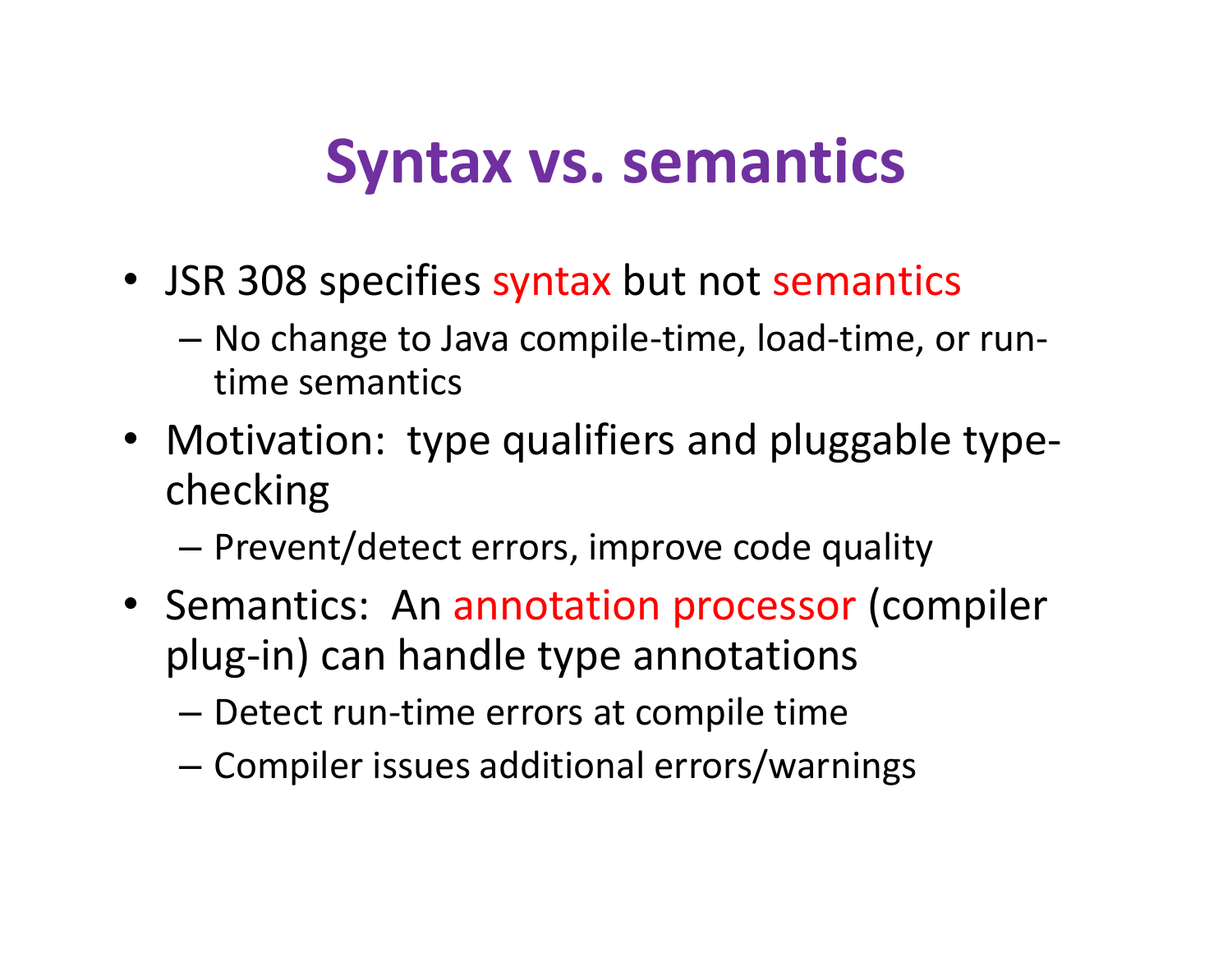# **Outline**

- Java syntax
- Classfile representation
- Relationship to other projects:
	- –Java SE 8 language changes
	- – $-$  Checker Framework (pluggable type-checking)
	- –JSR 269: annotation processing
	- –JSR 305: standard annotations for code quality
	- – $-$  New datatype libraries: JSR 310 Time, JSR 354 Money
- Logistics
- Conclusion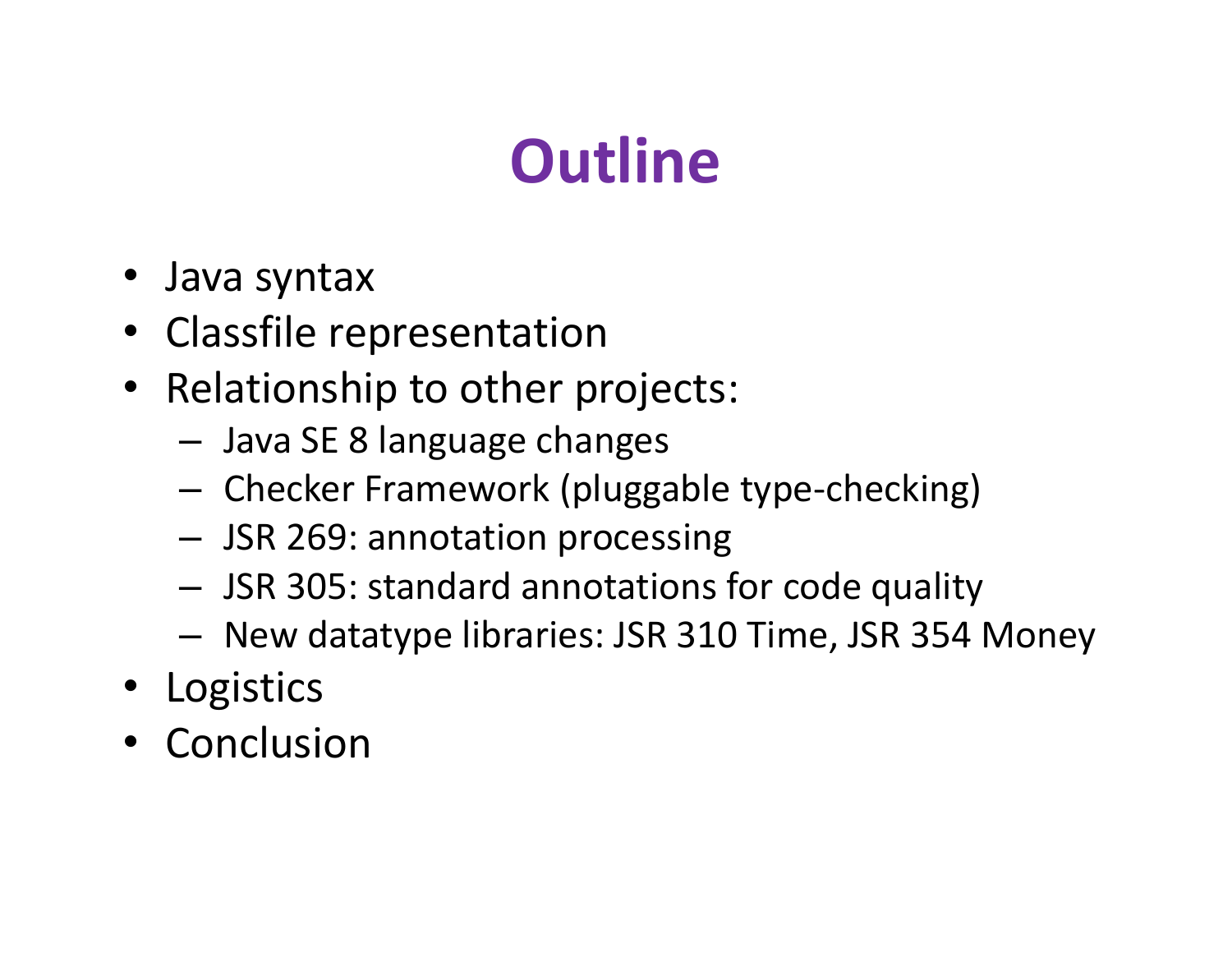### **Prefix syntax:annotation appears before the type**

**class Folder<F extends @Existing File> { ... }class UnmodifiableList<T> implements @Readonly List<@Readonly T> { ... } void monitorTemperature() throws @Critical TemperatureException { ... }**

**Map<@NonNull String, @NonEmpty List<@Readonly Document>> files; Collection<? super @Existing File> files;MyClass<@Immutable ? extends Comparable<MyClass>> unchangeable;Map . @NonNull Entry keyAndValue;**

- **... (@NonNull String) myObject**
- **... o.<@NonNull String>m("...")**
- **... new @Interned MyObject()**
- **... new @NonEmpty @Readonly List<String>(myNonEmptyStringSet)**
- **... new <String> @Interned MyObject()**

**class MyClass<@Immutable T> { ... }**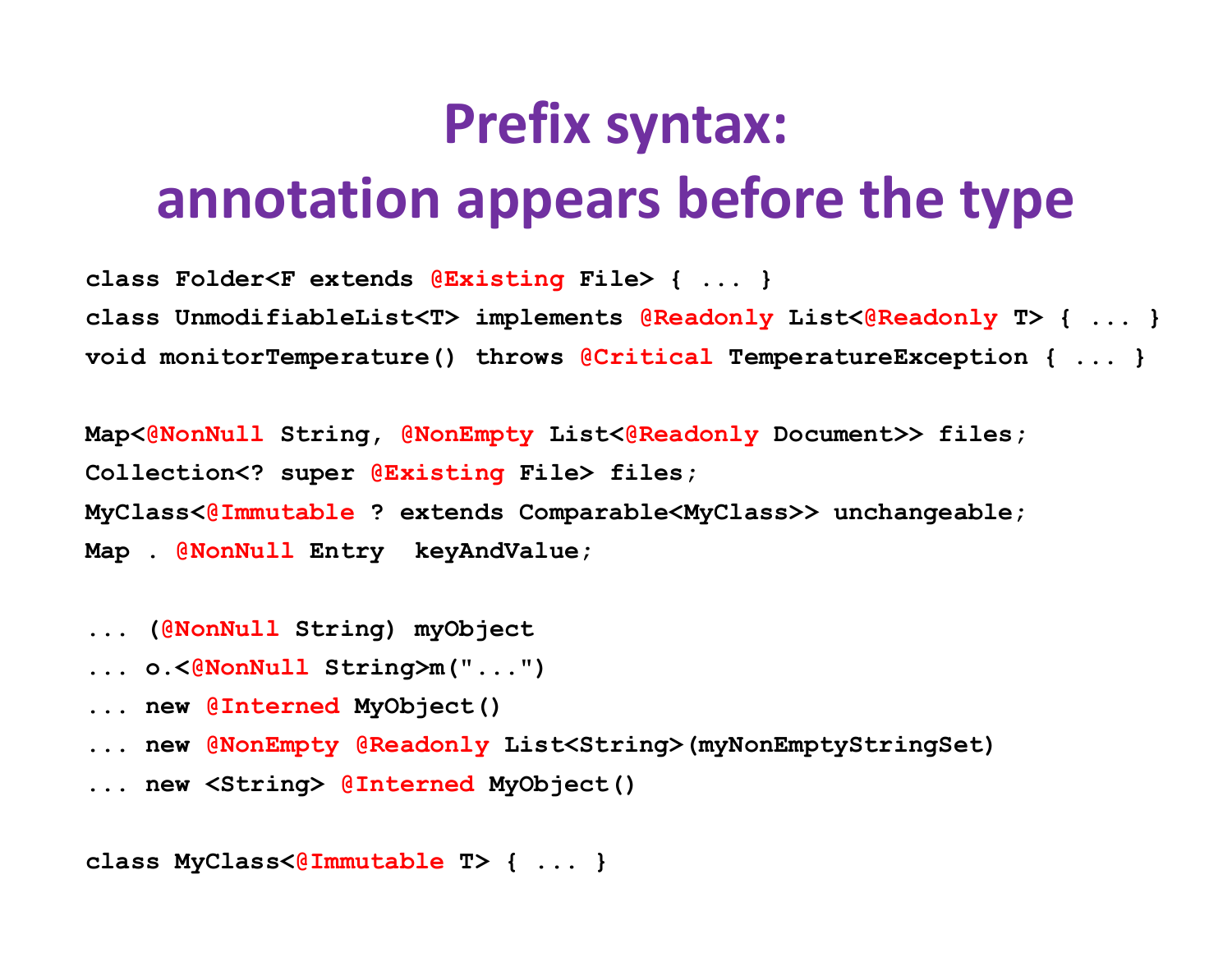### **Array and receiver syntax**

• Array annotations appear before the relevant part of the type

```
@English String @NonEmpty []
```

```
@Readonly Document [][] docs1
Document @Readonly [][] docs2
Document[] @Readonly [] docs3
```
• Explicit receiver ("**this**" parameter); these are equivalent:

```
String toString() { ... }
String toString(MyClass this) { ... }
```
- Presence or absence of the this parameter has no effect on semantics
- No special type annotation syntax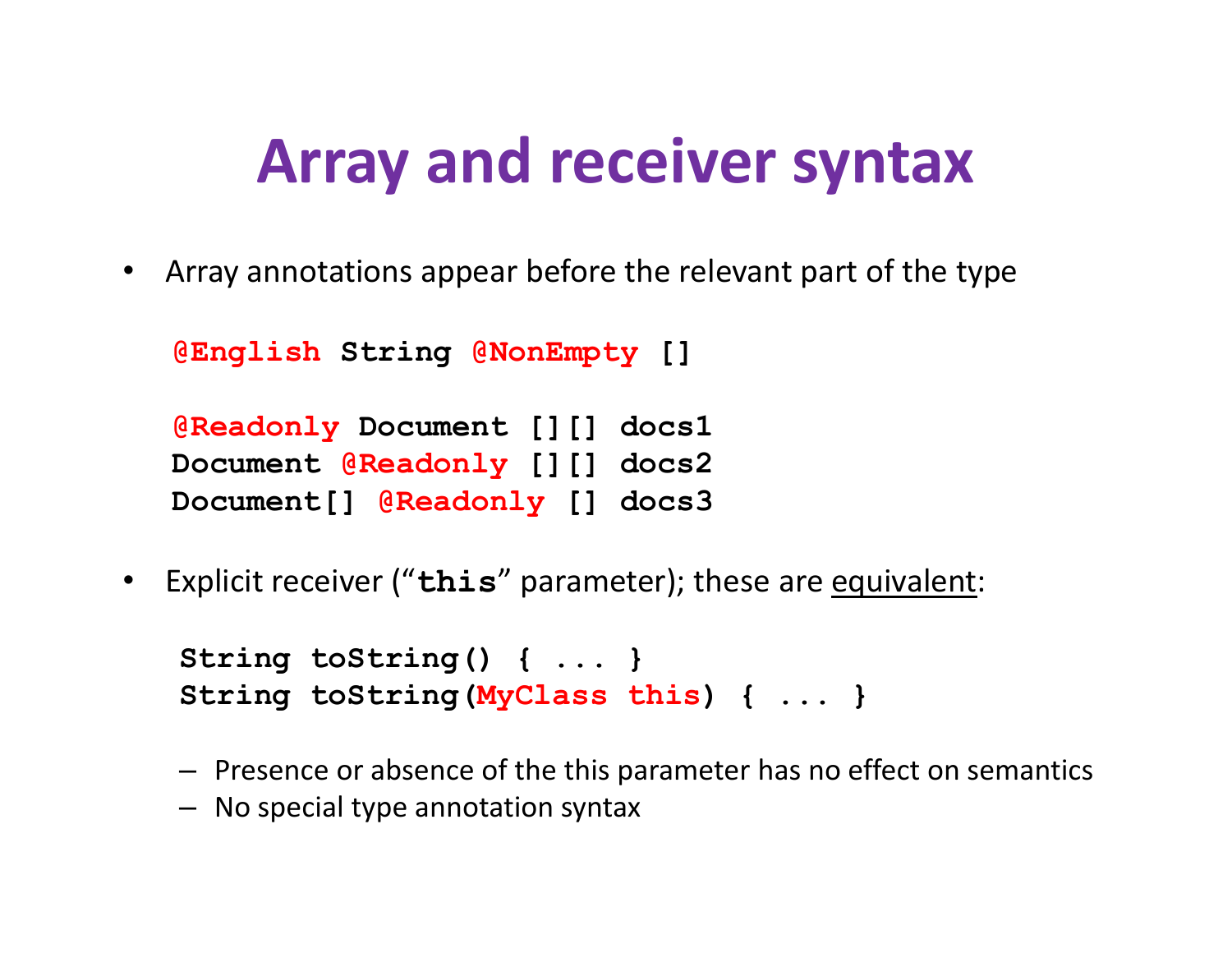### **Distinguishing declaration annotations from type annotations**

**@Target(ElementType.METHOD)public @interface Override { }**

**@Target(ElementType.TYPE\_USE)public @interface NonNull { ... }**

**@Override@NonNull String toString() { ... }**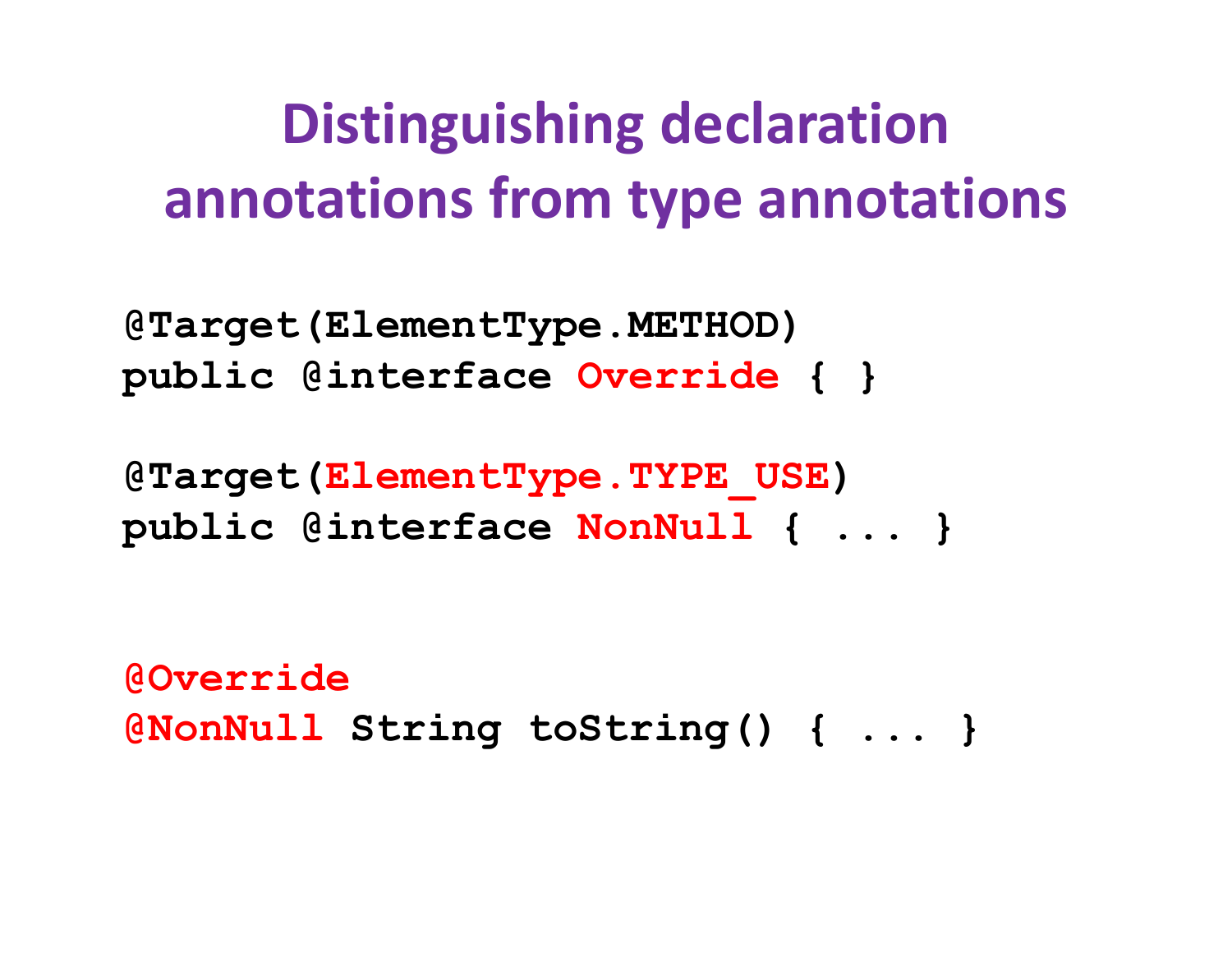## **Class file format**

- Java stores declaraton annotations in classfile attributes
	- –- For formal parameters: RuntimeVisibleParameterAnnotations and RuntimeInvisibleParameterAnnotations
	- – For fields, methods, and classes: RuntimeVisibleAnnotation sand RuntimeInvisibleAnnotations
- JSR 308 defines two new classfile attributes: RuntimeVisibleTypeAnnotations and RuntimeInvisibleTypeAnnotations
	- –structurally identical to corresponding declaration annotations
- $\bullet$ Also stores local variable declaration annotations

End of JSR 308 specification.

Now, discuss relationship to other projects.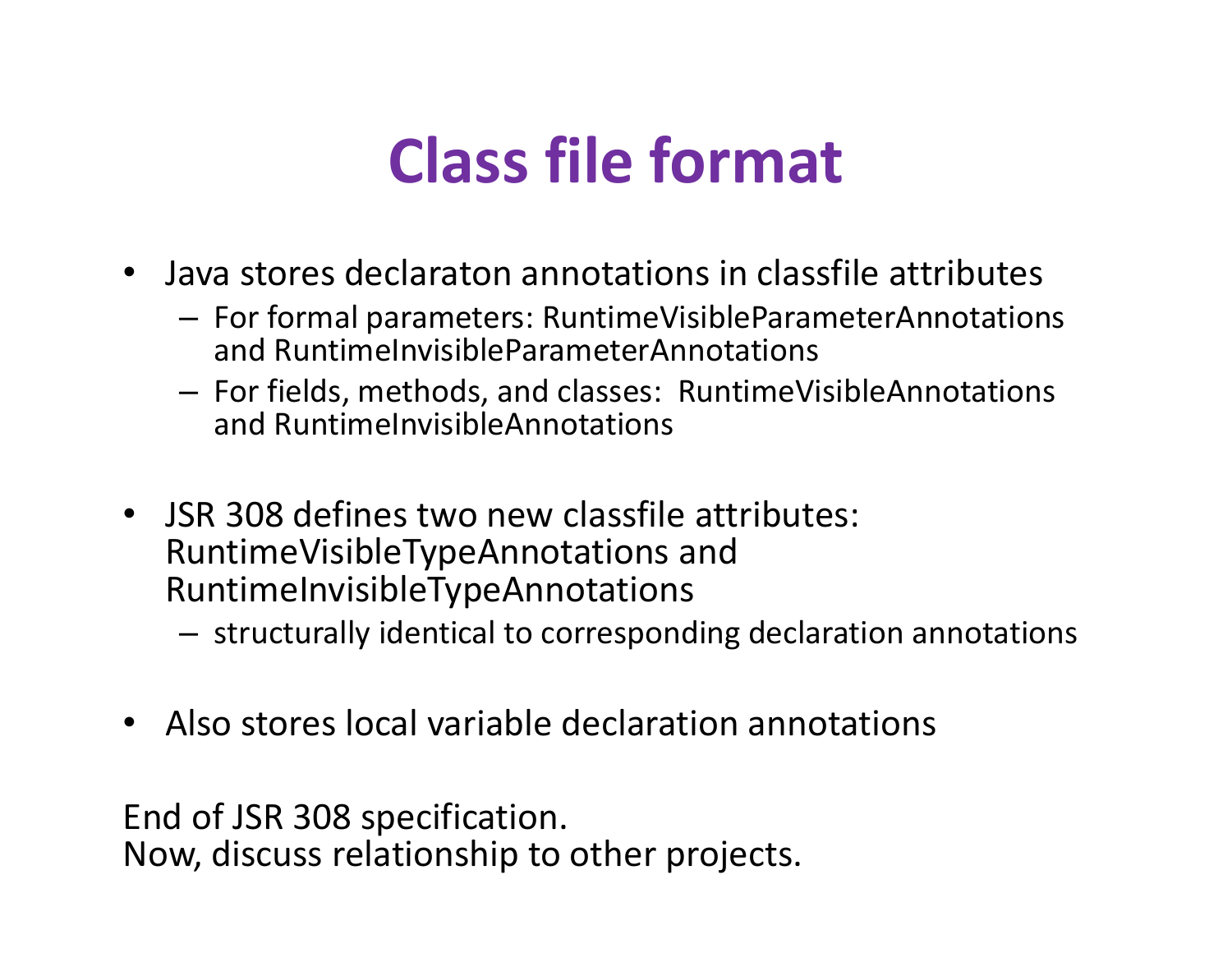# **Java SE 8 language changes**

- Lambda expressions
	- 2 forms of argument list: normal and compact
	- – $-$  compact form (#{ x -> x.toString }): no type annotations
		- compiler copies annotations during inference (like diamond)
	- $-$  normal form: permits type annotations
	- $-$  No annotations on lambda expression, which is not a type
- Extension methods: deferred until that spec is stable
- Modules: no annotations at present
- Annotation changes unrelated to JSR 308:
	- – $-$  Repeated/duplicate/multiple annotations
	- @ParamName or @ParameterName annotation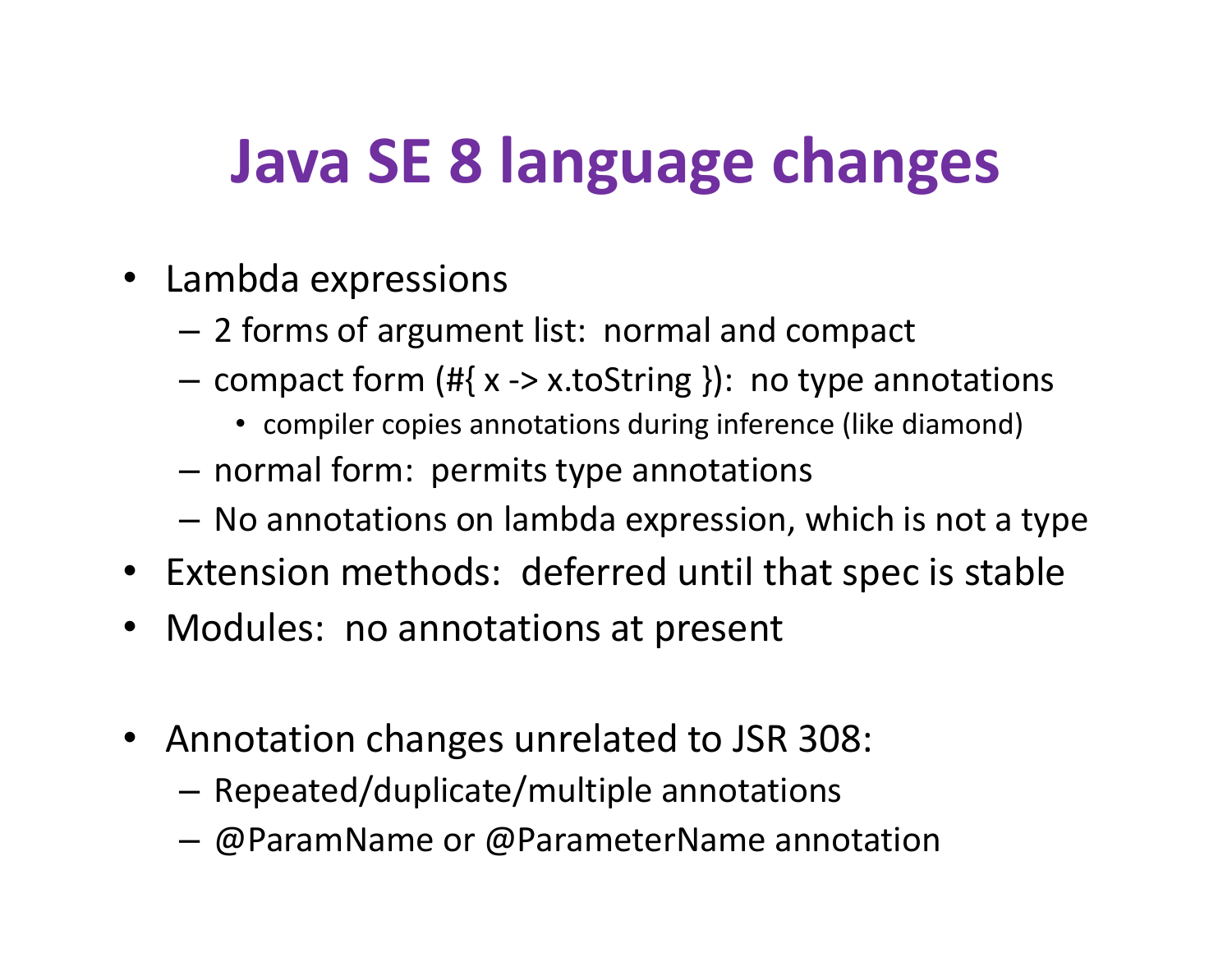# **JSR 269: Annotation processing API**

- 1. Iterator/visitor
	- Designed for declaration annotations
	- Visits each declaration (but not their bodies)
	- Type annotations appear on signatures and in bodiesJSR 308 makes no change
- 2. API for accessing information about signatures JSR 308 updates thisUpdate reflection and serialization APIs similarly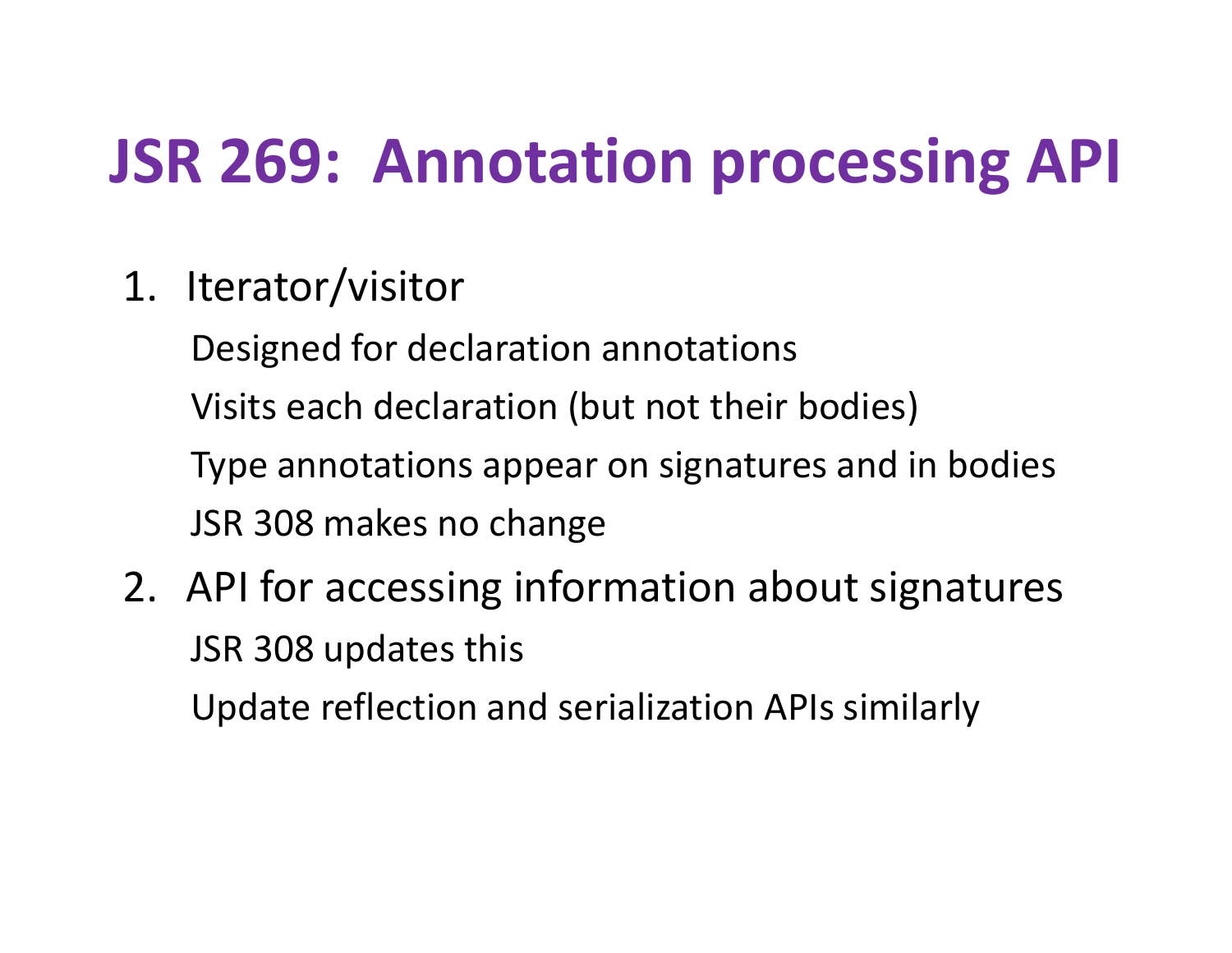# **Pluggable type-checking**

- Goal: prevent run-time errors
- Technique: detect the errors at compile time
	- $-$  Create a new type system
	- Annotate your program with the type system
- Checker Framework:
	- A useful third-party tool
	- $-$  Not part of JSR 308 or Java SE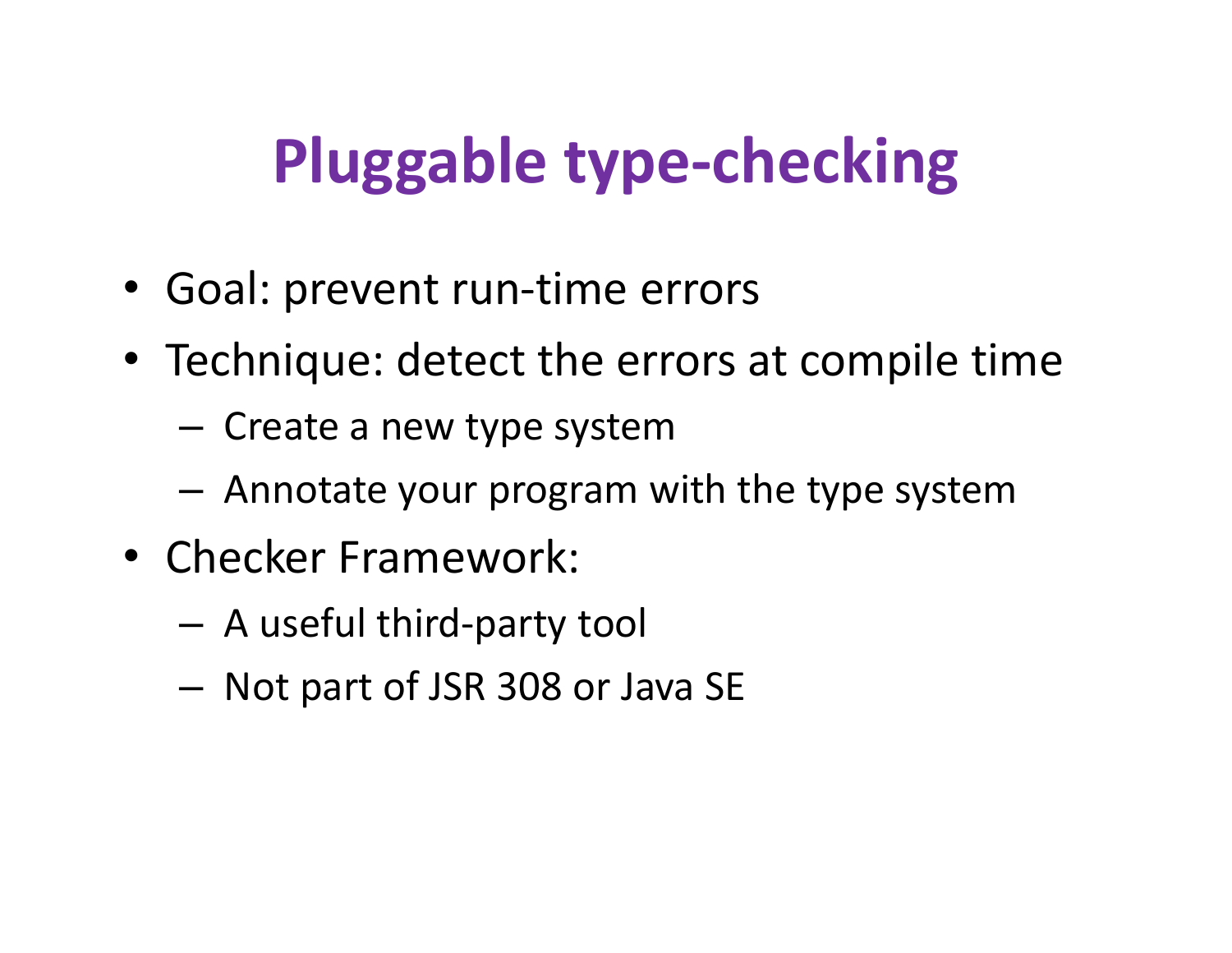# **Java's type checking is too weak**

- Type checking prevents many bugs**int <sup>i</sup> <sup>=</sup>"hello"; // type error**
- Type checking doesn't prevent enough bugs

**System.console().readLine();**

⇒ NullPointerException

**Collections.emptyList().add("One");**⇒ UnsupportedOperationException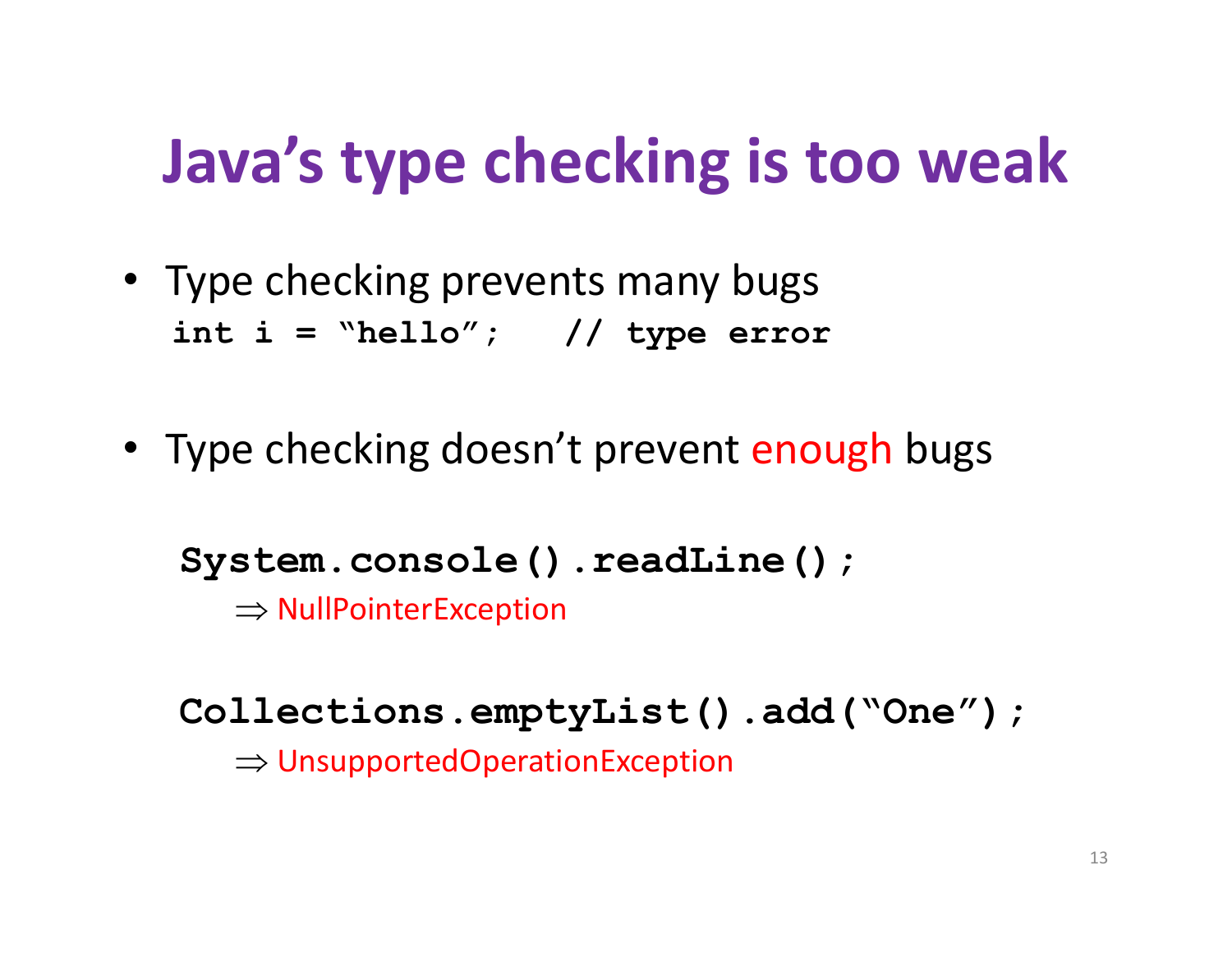#### **Some errors are silent**

```
Date date = new Date(0);
myMap.put(date, "Java epoch");date.setYear(70);
myMap.put(date, "Linux epoch");\Rightarrow Corrupted map
```
**dbStatement.executeQuery(userInput);** $\Rightarrow$  SQL injection attack

Initialization, data formatting, equality tests, …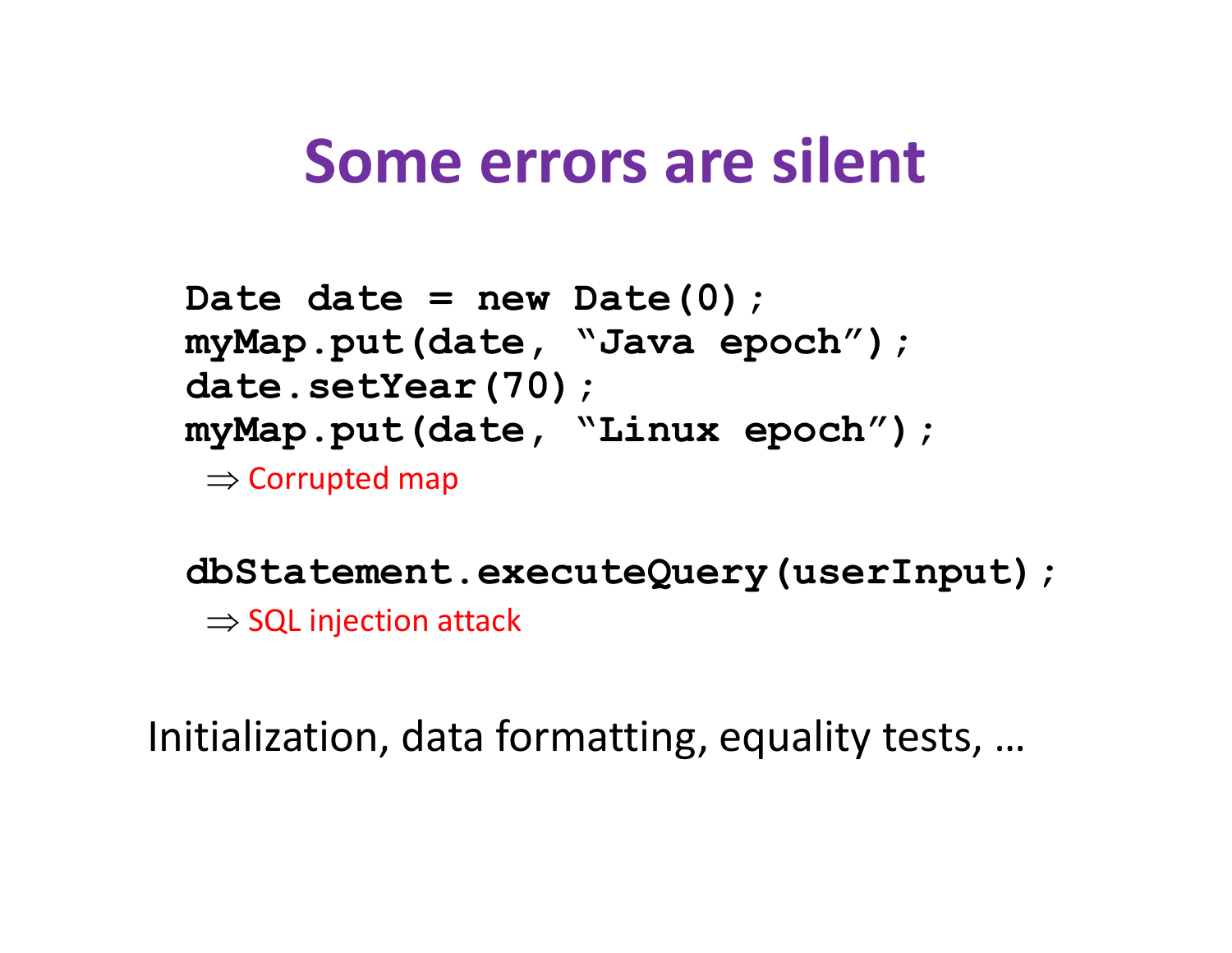# **Solution: Pluggable type systems**

- Design a type system to solve a specific problem
- Write type qualifiers in code (or, use type inference)

```
@Immutable Date date = new Date(0);
```

```
date.setTime(70); // compile-time error
```
• Type checker warns about violations (bugs)

```
% javac -processor NullnessChecker MyFile.java
MyFile.java:149: dereference of possibly-null reference bb2allVars = bb2.vars;
                 ^
```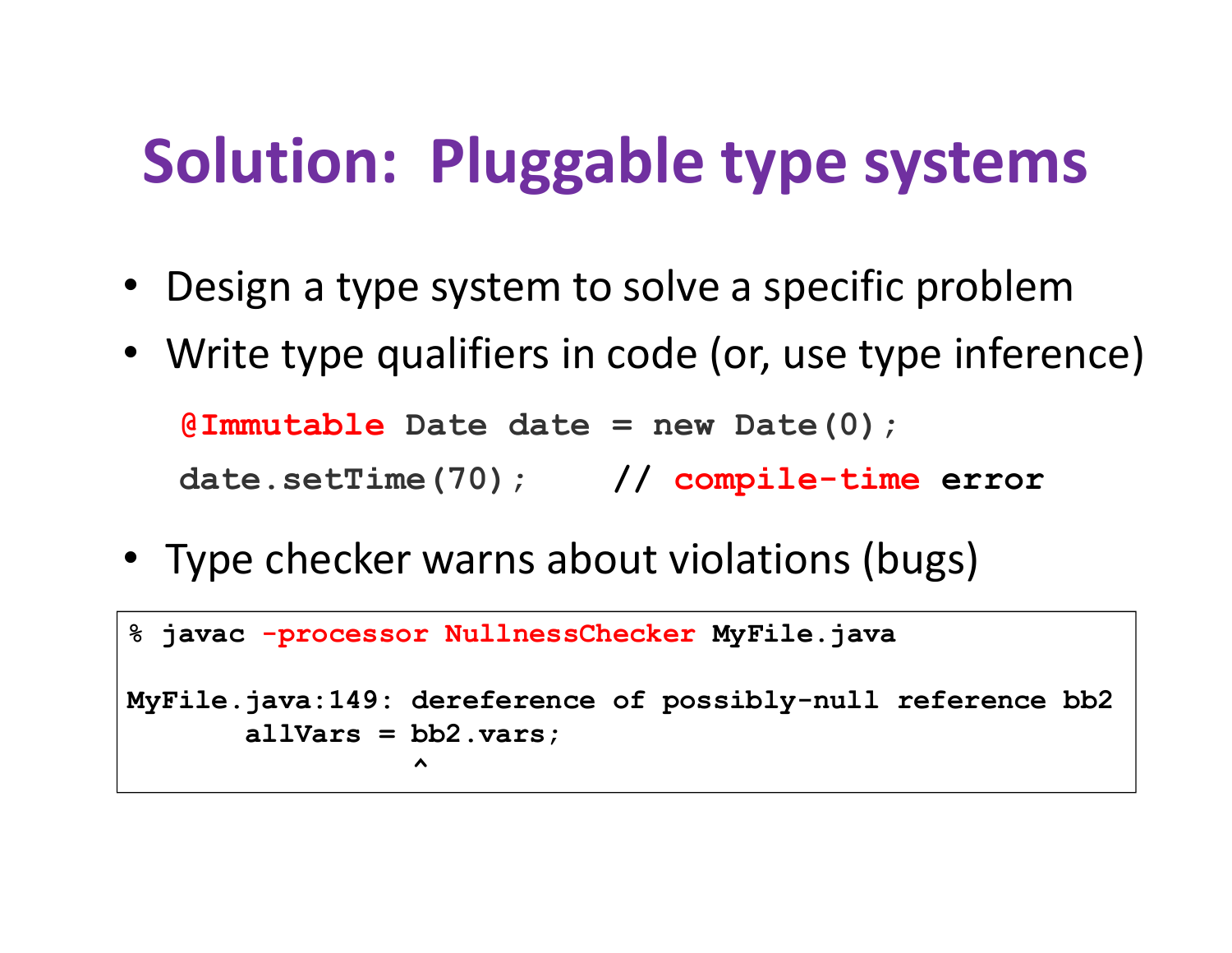# **Pluggable types in practice**

- In use academically and industrially
	- $-$  not imposed on any user
- Case studies at U. of Washington
	- > 3,000,000 lines of code annotated
	- > 200 errors foundalso, improved the design
	- < 1 annotation per 50 lines of code, often much lessmuch less overhead than generic types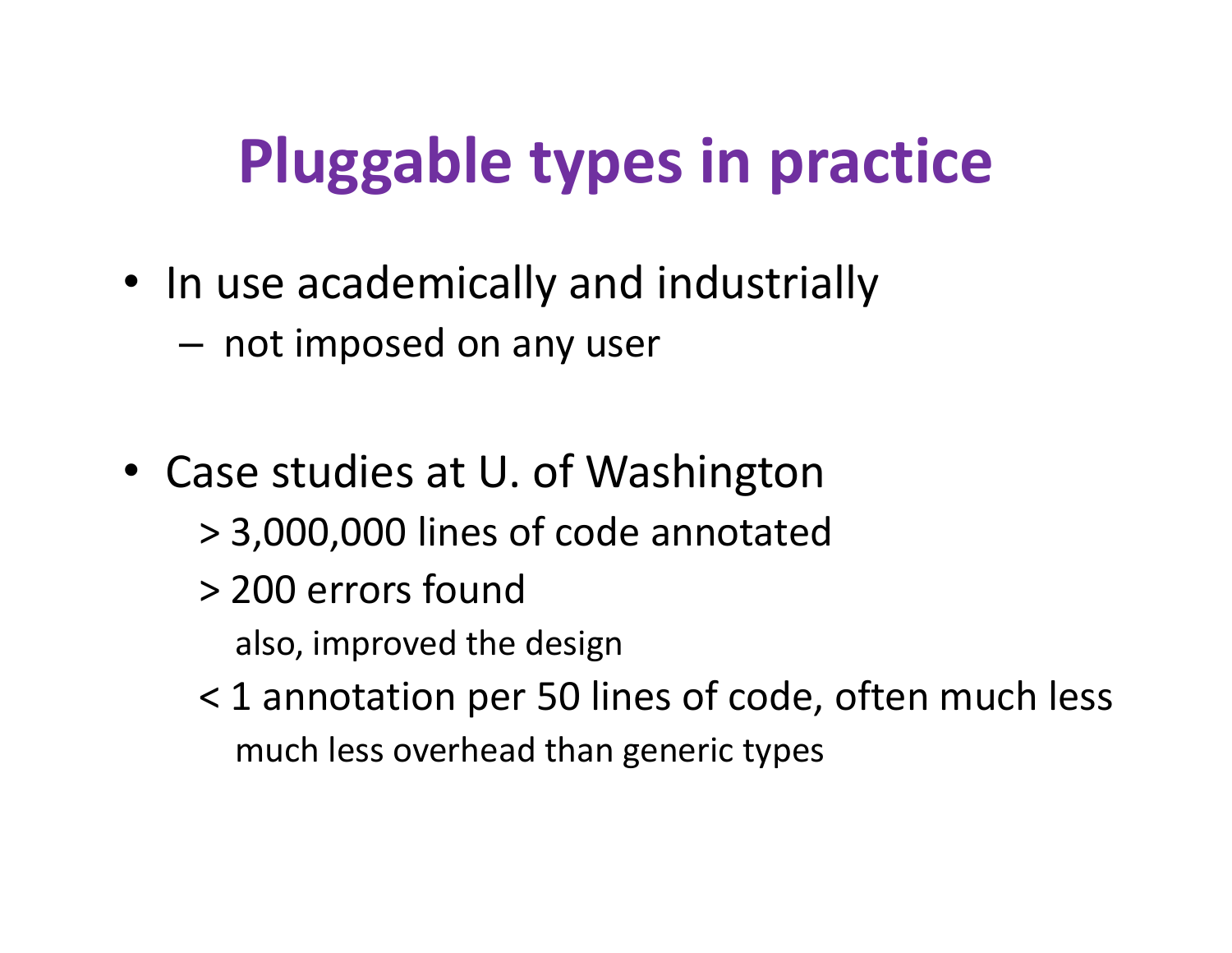### **@Regex annotation**

- Goal: prevent PatternSyntaxException
- @Regex: a string that is a legal regular expression
	- Pattern compile will not throw PatternSyntavEvcenti  $-$  Pattern.compile will not throw PatternSyntaxException
	- **"a\*(bc)?"** is @Regex
	- **"1) first point; 2) second point"** is not @Regex
- An undergraduate annotated 4 programs
	- plume-lib, Daikon, Apache Lucene, Chukwa
	- > 500K LOC
	- Wrote 62 annotations
	- –- Detected over 20 bugs
		- Suppressed 16 false warnings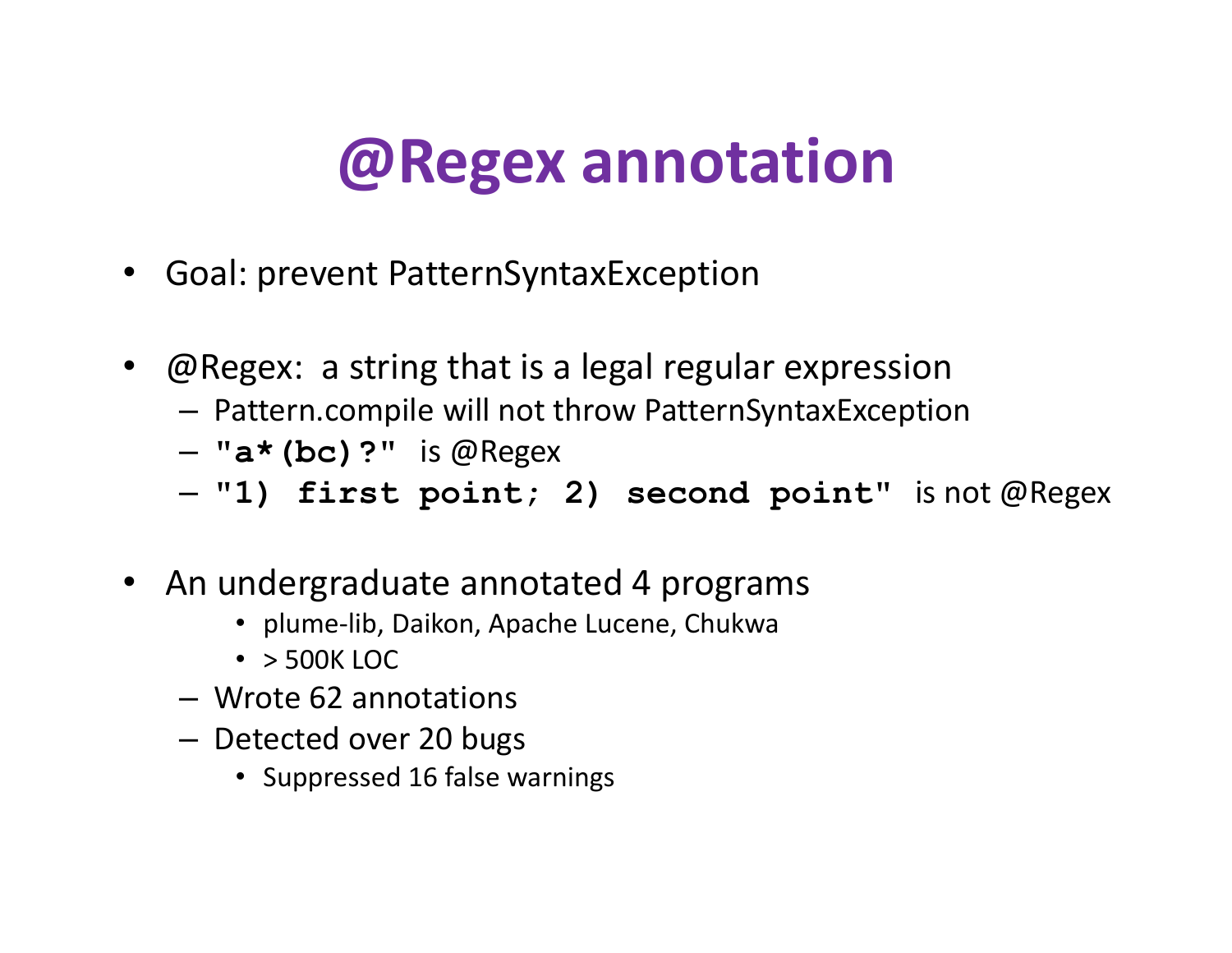### **Standard type annotations in Java SE 8?**

- A small number of standard annotations may help users
	- $-$  The mandate of JSR 305 (now defunct)
- Annotations are stylized documentation
	- –Terser than Javadoc (shorter code)
	- Machine-checked to detect bugs
	- $-$  Comparable to @Deprecated, @Override, etc.
- Semantics are defined independently of any annotation processor
	- No effect on compilation unless an annotation processor is specified
- Needs JDK annotations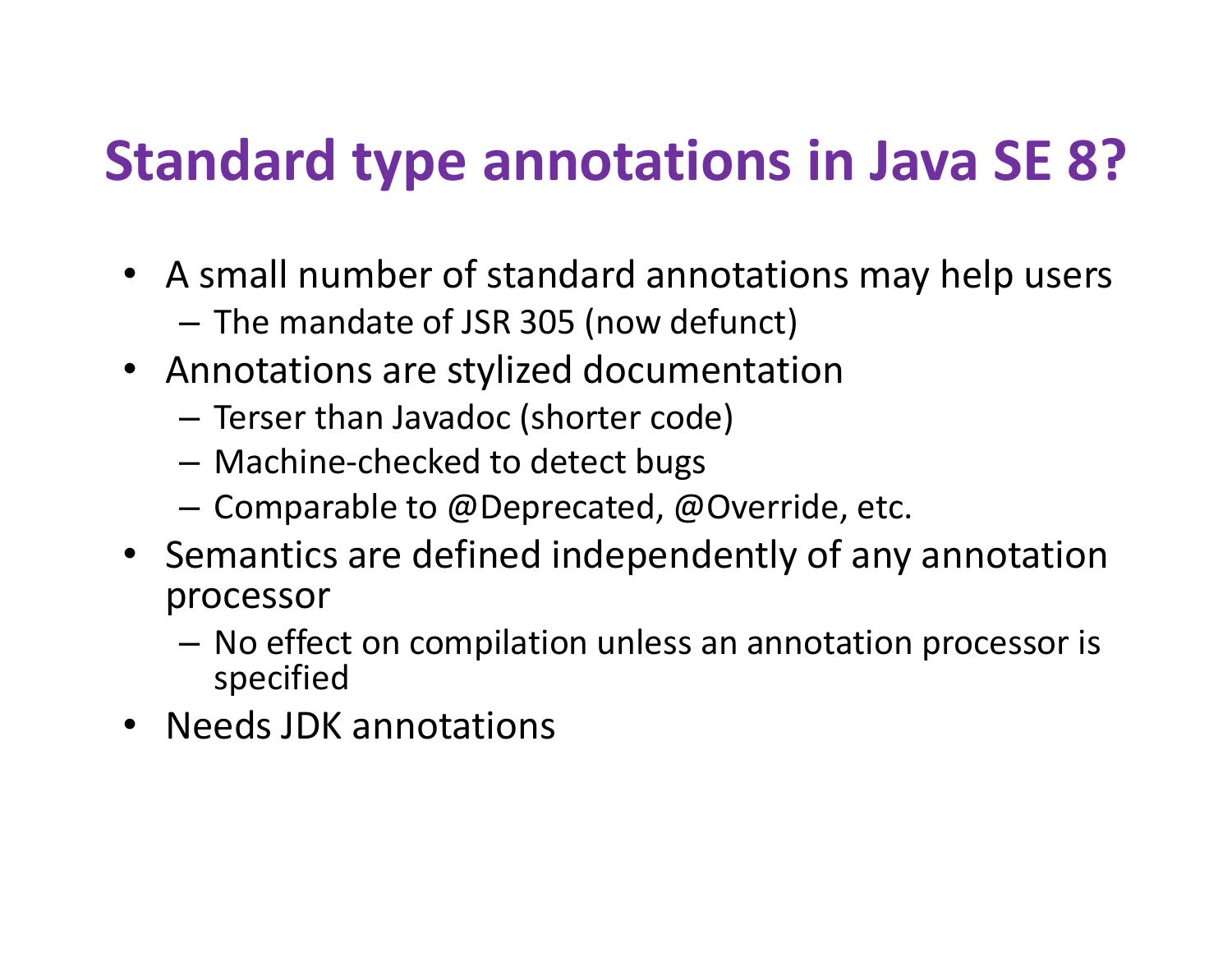# **Candidate standard annotations**

- Nullness: @NonNull, @Nullable
- Regexps: @Regex
- Type strings: @FieldDescriptor, @BinaryName, @FullyQualifiedName
- Interning: @Interned
- Property file keys
- Concurrency annotations (JCIP book)
- Fake enumerations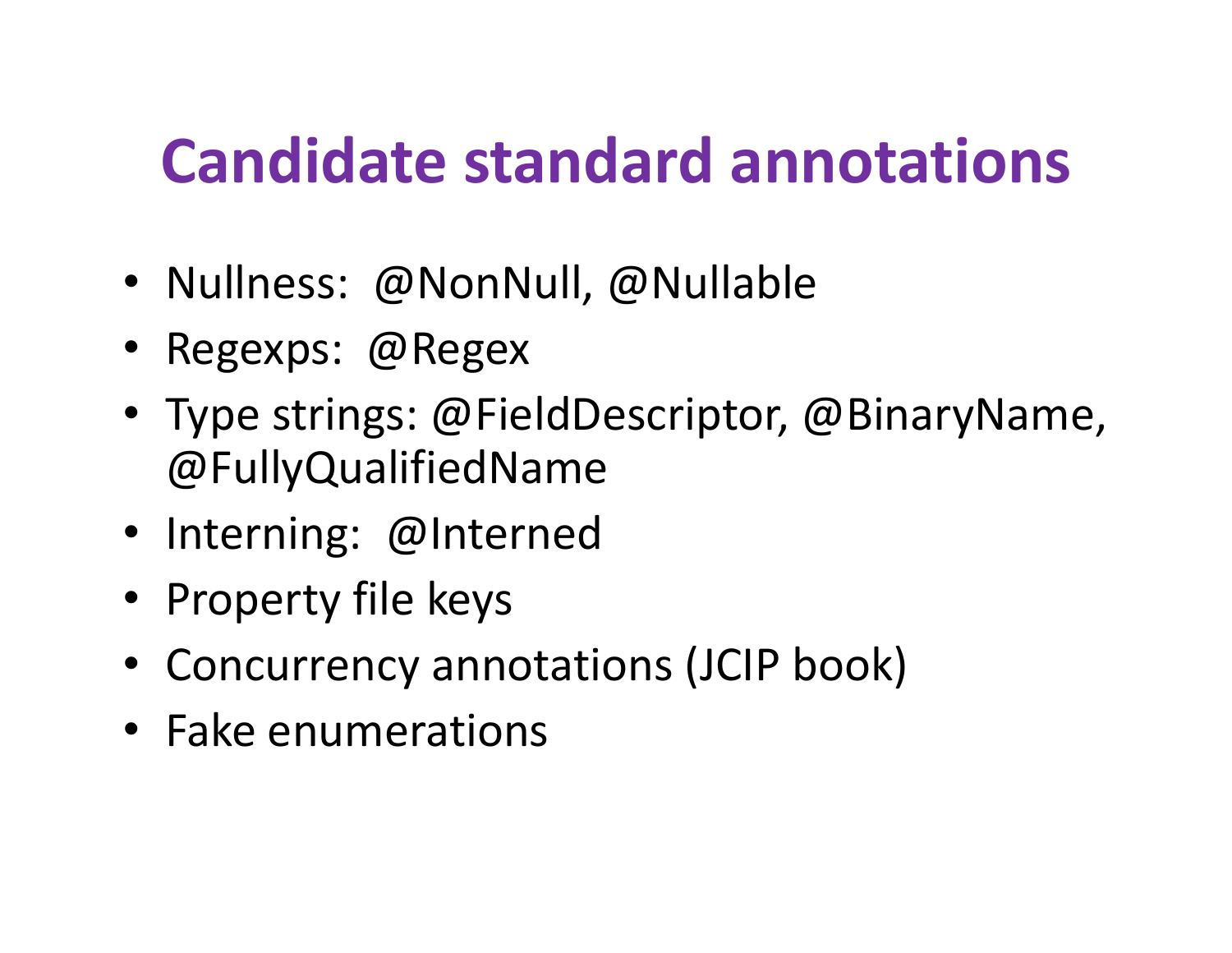#### **New data structure APIs**

- JSR 310 Time
- JSR 354 Money

Can define annotations to avoid run-time errors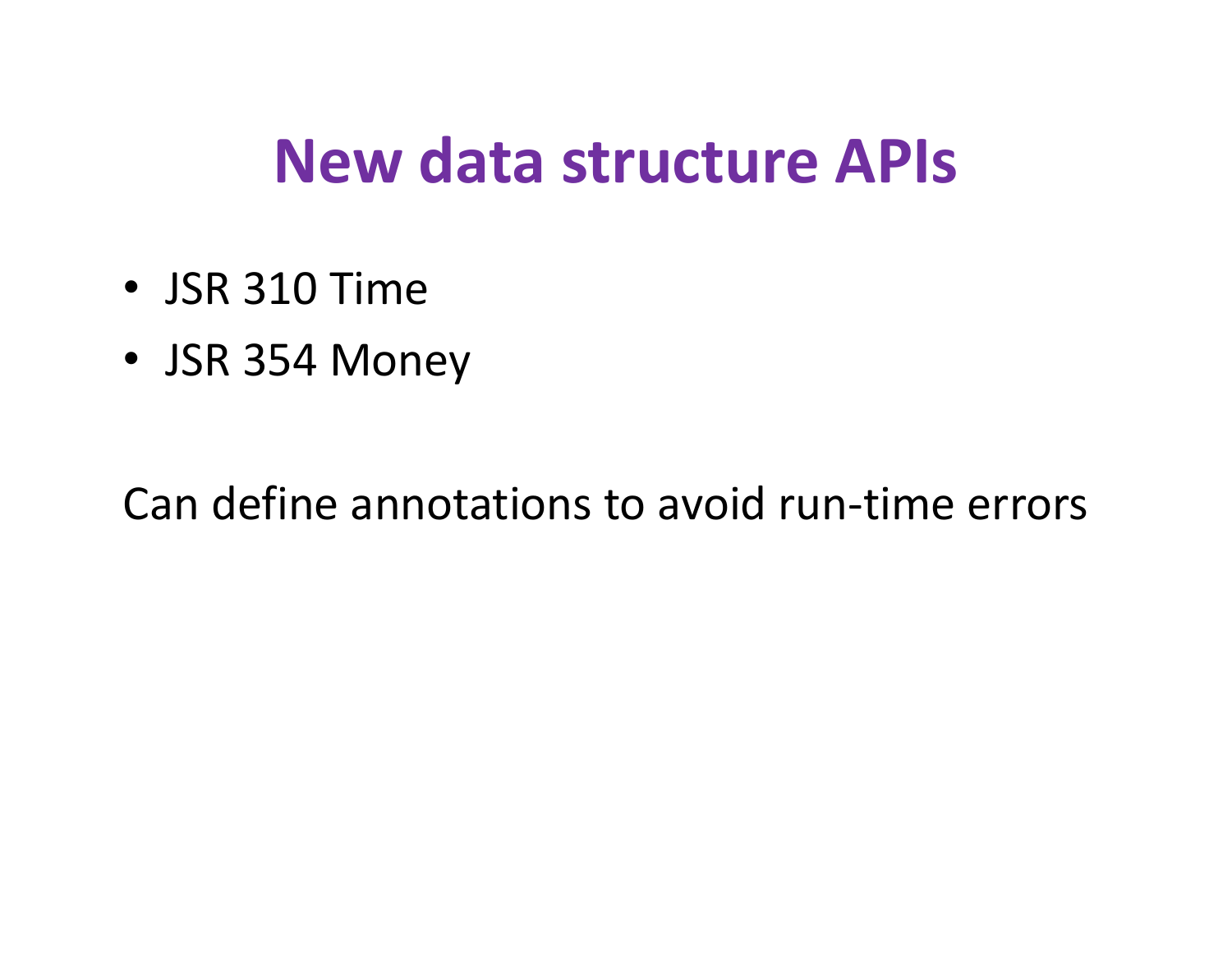## **Logistics**

- JCP process version 2.6
- Spec is complete and stable
	- –some changes are scheduled for release in early 2012
	- –most recent previous changes were in 2009
- Implementation complete except:
	- –parsing of annotations on nested classes
	- –- renumbering an enum (trivial)
	- – $-$  reflection & serialization (waiting for finalized spec)
- EDR planned in early 2012, when reference implementation is complete